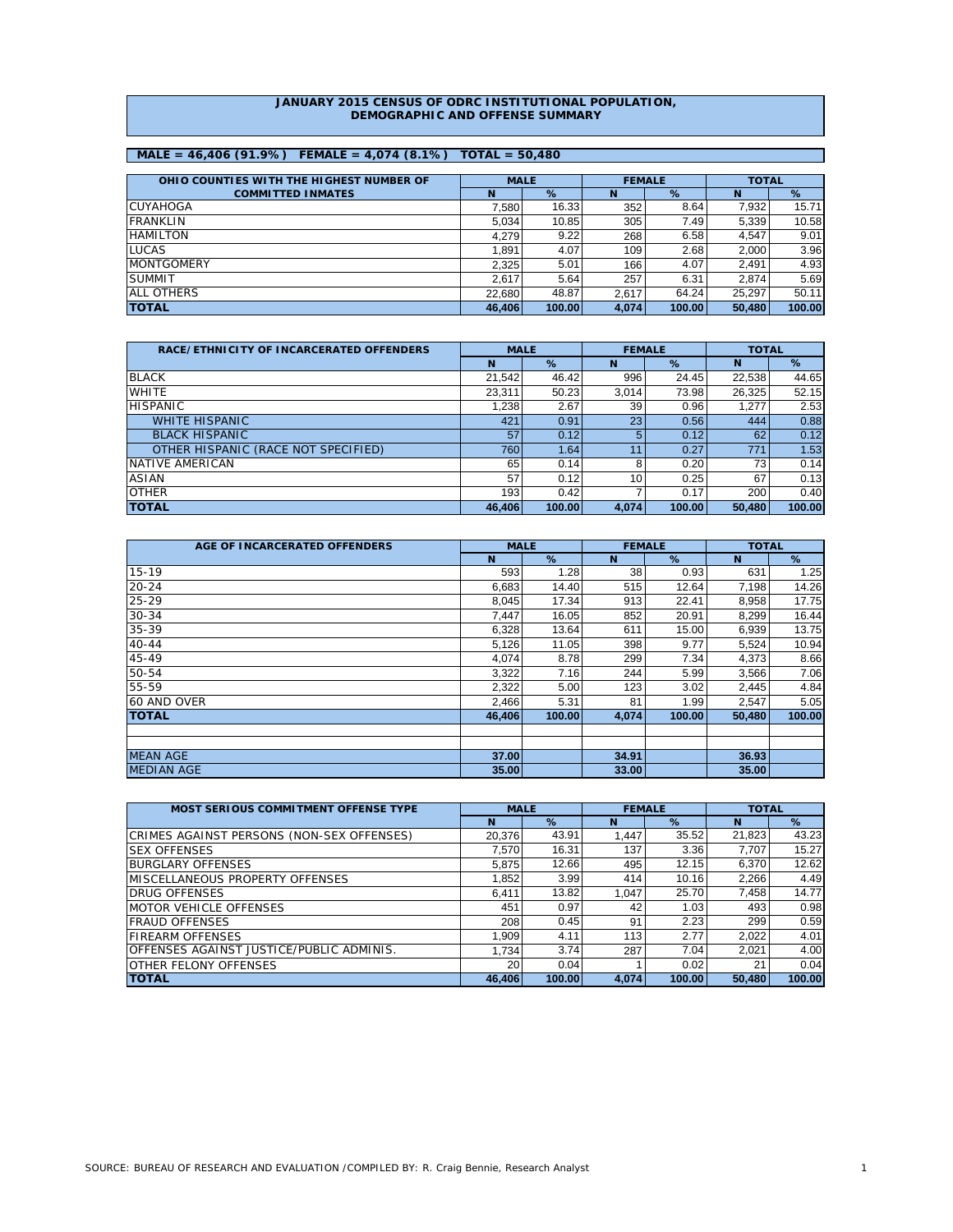|                    | INCARCERATED OFFENDER'S COUNTY OF COMMITMENT BY GENDER AND RACE - JANUARY 2015 |       |                |      |                |       |              |      |                         |        |               |          |
|--------------------|--------------------------------------------------------------------------------|-------|----------------|------|----------------|-------|--------------|------|-------------------------|--------|---------------|----------|
| <b>OHIO COUNTY</b> | MALE                                                                           |       | <b>FEMALE</b>  |      | <b>BLACK</b>   |       | <b>WHITE</b> |      |                         | OTHER* | <b>COUNTY</b> | PERCENT  |
|                    | N                                                                              | $\%$  | N              | $\%$ | N              | %     | N            | %    | N                       | %      | <b>TOTAL</b>  | OF TOTAL |
| <b>ADAMS</b>       | 171                                                                            | 0.34  | 39             | 0.08 | 5              | 0.01  | 205          | 0.41 | $\mathbf 0$             | 0.00   | 210           | 0.42     |
| <b>ALLEN</b>       | 493                                                                            | 0.98  | 42             | 0.08 | 286            | 0.57  | 238          | 0.47 | 11                      | 0.02   | 535           | 1.06     |
| <b>ASHLAND</b>     | 175                                                                            | 0.35  | 17             | 0.03 | 14             | 0.03  | 172          | 0.34 | 6                       | 0.01   | 192           | 0.38     |
| <b>ASHTABULA</b>   | 361                                                                            | 0.72  | 37             | 0.07 | 75             | 0.15  | 302          | 0.60 | 21                      | 0.04   | 398           | 0.79     |
| <b>ATHENS</b>      | 282                                                                            | 0.56  | 38             | 0.08 | 20             | 0.04  | 297          | 0.59 | 3                       | 0.01   | 320           | 0.63     |
| AUGLAIZE           | 169                                                                            | 0.33  | 29             | 0.06 | 22             | 0.04  | 172          | 0.34 | 4                       | 0.01   | 198           | 0.39     |
| <b>BELMONT</b>     | 176                                                                            | 0.35  | 13             | 0.03 | 26             | 0.05  | 162          | 0.32 | $\overline{1}$          | 0.00   | 189           | 0.37     |
| <b>BROWN</b>       | 246                                                                            | 0.49  | 56             | 0.11 | 11             | 0.02  | 288          | 0.57 | 3                       | 0.01   | 302           | 0.60     |
| <b>BUTLER</b>      | 1365                                                                           | 2.70  | 127            | 0.25 | 456            | 0.90  | 989          | 1.96 | 47                      | 0.09   | 1,492         | 2.96     |
| CARROLL            | 41                                                                             | 0.08  | 3              | 0.01 | 0              | 0.00  | 44           | 0.09 | $\mathbf 0$             | 0.00   | 44            | 0.09     |
| CHAMPAIGN          | 195                                                                            | 0.39  | 26             | 0.05 | 21             | 0.04  | 199          | 0.39 | 1                       | 0.00   | 221           | 0.44     |
| <b>CLARK</b>       | 809                                                                            | 1.60  | 57             | 0.11 | 343            | 0.68  | 508          | 1.01 | 15                      | 0.03   | 866           | 1.72     |
| <b>CLERMONT</b>    | 718                                                                            | 1.42  | 89             | 0.18 | 45             | 0.09  | 747          | 1.48 | 15                      | 0.03   | 807           | 1.60     |
| <b>CLINTON</b>     | 167                                                                            | 0.33  | 25             | 0.05 | 21             | 0.04  | 167          | 0.33 | $\overline{4}$          | 0.01   | 192           | 0.38     |
| COLUMBIANA         | 191                                                                            | 0.38  | 25             | 0.05 | 28             | 0.06  | 186          | 0.37 | $\overline{2}$          | 0.00   | 216           | 0.43     |
| COSHOCTON          | 131                                                                            | 0.26  | 14             | 0.03 | 10             | 0.02  | 135          | 0.27 | 0                       | 0.00   | 145           | 0.29     |
| CRAWFORD           | 140                                                                            | 0.28  | 23             | 0.05 | 6              | 0.01  | 154          | 0.31 | 3                       | 0.01   | 163           | 0.32     |
| CUYAHOGA           | 7580                                                                           | 15.02 | 352            | 0.70 | 5778           | 11.45 | 1716         | 3.40 | 438                     | 0.87   | 7,932         | 15.71    |
| <b>DARKE</b>       | 83                                                                             | 0.16  | 7              | 0.01 | 8              | 0.02  | 79           | 0.16 | 3                       | 0.01   | 90            | 0.18     |
| <b>DEFIANCE</b>    | 224                                                                            | 0.44  | 32             | 0.06 | 30             | 0.06  | 202          | 0.40 | 24                      | 0.05   | 256           | 0.51     |
| <b>DELAWARE</b>    | 326                                                                            | 0.65  | 30             | 0.06 | 86             | 0.17  | 256          | 0.51 | 14                      | 0.03   | 356           | 0.71     |
| ERIE               | 379                                                                            | 0.75  | 40             | 0.08 | 178            | 0.35  | 225          | 0.45 | 16                      | 0.03   | 419           | 0.83     |
| <b>FAIRFIELD</b>   | 353                                                                            | 0.70  | 50             | 0.10 | 56             | 0.11  | 341          | 0.68 | 6                       | 0.01   | 403           | 0.80     |
| <b>FAYETTE</b>     | 158                                                                            | 0.31  | 28             | 0.06 | 33             | 0.07  | 152          | 0.30 | $\overline{1}$          | 0.00   | 186           | 0.37     |
| <b>FRANKLIN</b>    | 5034                                                                           | 9.97  | 305            | 0.60 | 3137           | 6.21  | 2000         | 3.96 | 202                     | 0.40   | 5,339         | 10.58    |
| <b>FULTON</b>      | 74                                                                             | 0.15  | 6              | 0.01 | 6              | 0.01  | 65           | 0.13 | 9                       | 0.02   | 80            | 0.16     |
| <b>GALLIA</b>      | 152                                                                            | 0.30  | 27             | 0.05 | 34             | 0.07  | 144          | 0.29 | $\mathbf{1}$            | 0.00   | 179           | 0.35     |
| <b>GEAUGA</b>      | 96                                                                             | 0.19  | 12             | 0.02 | 15             | 0.03  | 92           | 0.18 | 1                       | 0.00   | 108           | 0.21     |
| <b>GREENE</b>      | 484                                                                            | 0.96  | 56             | 0.11 | 177            | 0.35  | 341          | 0.68 | 22                      | 0.04   | 540           | 1.07     |
| <b>GUERNSEY</b>    | 192                                                                            | 0.38  | 18             | 0.04 | 35             | 0.07  | 173          | 0.34 | $\overline{2}$          | 0.00   | 210           | 0.42     |
| <b>HAMILTON</b>    | 4279                                                                           | 8.48  | 268            | 0.53 | 3307           | 6.55  | 1170         | 2.32 | 70                      | 0.14   | 4,547         | 9.01     |
| <b>HANCOCK</b>     | 221                                                                            | 0.44  | 24             | 0.05 | 58             | 0.11  | 173          | 0.34 | 14                      | 0.03   | 245           | 0.49     |
| <b>HARDIN</b>      | 149                                                                            | 0.30  | 21             | 0.04 | 9              | 0.02  | 160          | 0.32 | $\mathbf{1}$            | 0.00   | 170           | 0.34     |
| <b>HARRISON</b>    | 37                                                                             | 0.07  | 3              | 0.01 | 5              | 0.01  | 35           | 0.07 | 0                       | 0.00   | 40            | 0.08     |
| <b>HENRY</b>       | 80                                                                             | 0.16  | $\overline{4}$ | 0.01 | $\mathbf{1}$   | 0.00  | 76           | 0.15 | $\overline{7}$          | 0.01   | 84            | 0.17     |
| <b>HIGHLAND</b>    | 259                                                                            | 0.51  | 36             | 0.07 | 17             | 0.03  | 277          | 0.55 | $\mathbf{1}$            | 0.00   | 295           | 0.58     |
| <b>HOCKING</b>     | 127                                                                            | 0.25  | 32             | 0.06 | 5              | 0.01  | 154          | 0.31 | 0                       | 0.00   | 159           | 0.31     |
| <b>HOLMES</b>      | 65                                                                             | 0.13  | $\mathbf{1}$   | 0.00 | $\mathbf 0$    | 0.00  | 63           | 0.12 | 3                       | 0.01   | 66            | 0.13     |
| <b>HURON</b>       | 147                                                                            | 0.29  | 13             | 0.03 | $\overline{7}$ | 0.01  | 138          | 0.27 | 15                      | 0.03   | 160           | 0.32     |
| <b>JACKSON</b>     | 118                                                                            | 0.23  | 18             | 0.04 | 3              | 0.01  | 132          | 0.26 | $\mathbf{1}$            | 0.00   | 136           | 0.27     |
| <b>JEFFERSON</b>   | 220                                                                            | 0.44  | 13             | 0.03 | 116            | 0.23  | 114          | 0.23 | 3                       | 0.01   | 233           | 0.46     |
| KNOX               | 136                                                                            | 0.27  | 18             | 0.04 | 11             | 0.02  | 142          | 0.28 | $\mathbf{1}$            | 0.00   | 154           | 0.31     |
| LAKE               | 598                                                                            | 1.18  | 61             | 0.12 | 222            | 0.44  | 410          | 0.81 | 27                      | 0.05   | 659           | 1.31     |
| LAWRENCE           | 335                                                                            | 0.66  | 70             | 0.14 | 38             | 0.08  | 365          | 0.72 | $\boldsymbol{2}$        | 0.00   | 405           | 0.80     |
| LICKING            | 720                                                                            | 1.43  | 70             | 0.14 | 117            | 0.23  | 668          | 1.32 | 5                       | 0.01   | 790           | 1.56     |
| LOGAN              | 137                                                                            | 0.27  | $\overline{7}$ | 0.01 | 24             | 0.05  | 118          | 0.23 | $\overline{2}$          | 0.00   | 144           | 0.29     |
| LORAIN             | 891                                                                            | 1.77  | 34             | 0.07 | 405            | 0.80  | 391          | 0.77 | 129                     | 0.26   | 925           | 1.83     |
| <b>LUCAS</b>       | 1891                                                                           | 3.75  | 109            | 0.22 | 1144           | 2.27  | 754          | 1.49 | 102                     | 0.20   | 2,000         | 3.96     |
| <b>MADISON</b>     | 113                                                                            | 0.22  | 17             | 0.03 | 18             | 0.04  | 108          | 0.21 | $\overline{\mathbf{4}}$ | 0.01   | 130           | 0.26     |
| <b>MAHONING</b>    | 969                                                                            | 1.92  | 67             | 0.13 | 681            | 1.35  | 315          | 0.62 | 40                      | 0.08   | 1,036         | 2.05     |
| <b>MARION</b>      | 368                                                                            | 0.73  | 24             | 0.05 | 107            | 0.21  | 280          | 0.55 | 5                       | 0.01   | 392           | 0.78     |
| <b>MEDINA</b>      | 289                                                                            | 0.57  | 40             | 0.08 | 43             | 0.09  | 277          | 0.55 | 9                       | 0.02   | 329           | 0.65     |
| <b>MEIGS</b>       | 113                                                                            | 0.22  | 44             | 0.09 | 6              | 0.01  | 151          | 0.30 | $\mathbf 0$             | 0.00   | 157           | 0.31     |
|                    |                                                                                |       |                |      |                |       |              |      |                         |        |               |          |

# **OHIO DEPARTMENT OF REHABILITATION AND CORRECTION JANUARY 2015 INSTITUTIONAL CENSUS**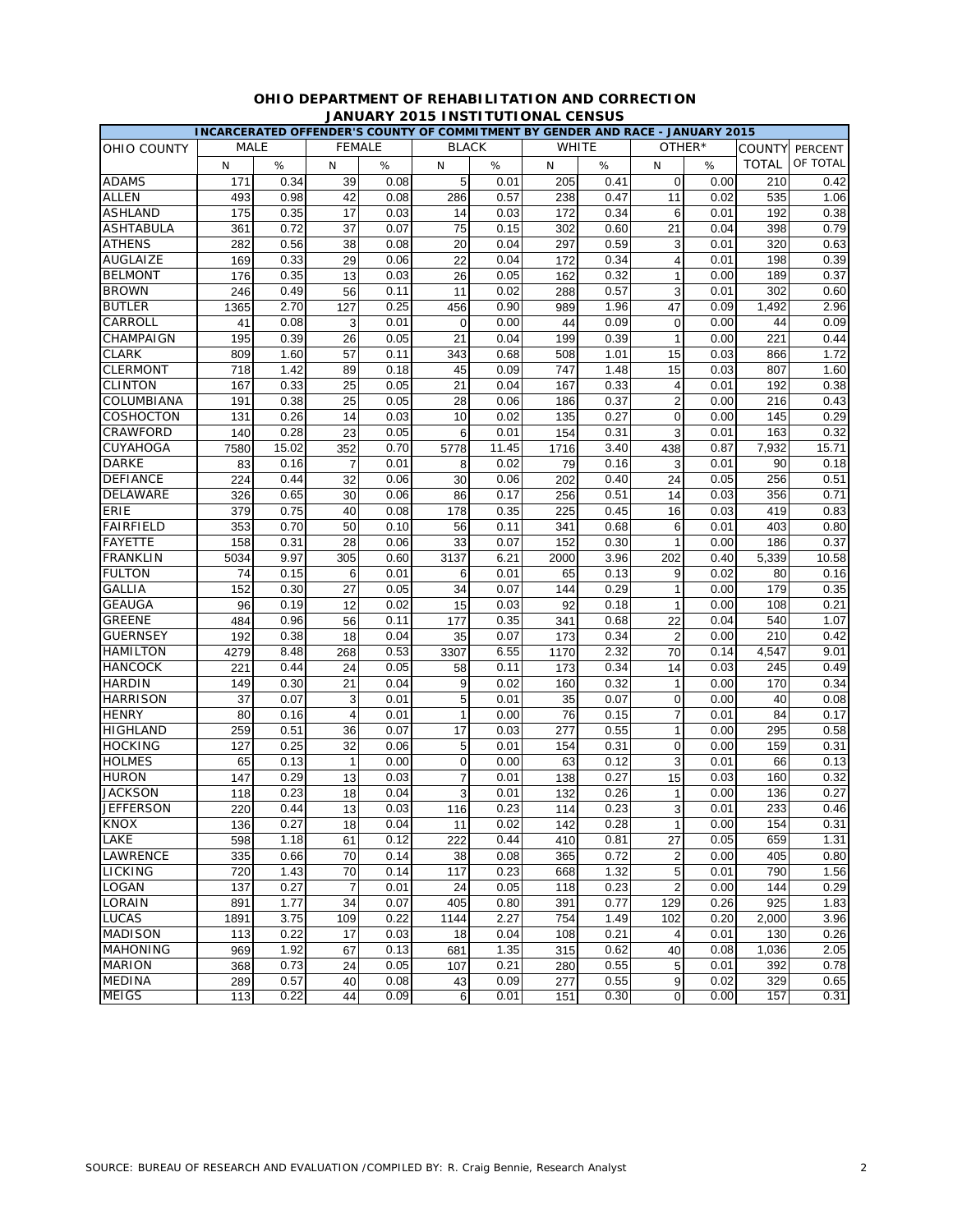|                   | <b>INCARCERATED OFFENDER'S COUNTY OF COMMITMENT BY GENDER AND RACE - JANUARY 2015</b> |       |                         |      |                |             |              |       |                |      |               |                |  |
|-------------------|---------------------------------------------------------------------------------------|-------|-------------------------|------|----------------|-------------|--------------|-------|----------------|------|---------------|----------------|--|
|                   |                                                                                       |       |                         |      |                | (continued) |              |       |                |      |               |                |  |
| OHIO COUNTY       | <b>MALE</b>                                                                           |       | <b>FEMALE</b>           |      | <b>BLACK</b>   |             | <b>WHITE</b> |       | OTHER*         |      | <b>COUNTY</b> | <b>PERCENT</b> |  |
|                   | N                                                                                     | $\%$  | N                       | $\%$ | N              | %           | N            | $\%$  | N              | %    | <b>TOTAL</b>  | OF TOTAL       |  |
| <b>MERCER</b>     | 87                                                                                    | 0.17  | 14                      | 0.03 | $\overline{4}$ | 0.01        | 94           | 0.19  | 3              | 0.01 | 101           | 0.20           |  |
| <b>MIAMI</b>      | 256                                                                                   | 0.51  | 25                      | 0.05 | 31             | 0.06        | 248          | 0.49  | $\overline{2}$ | 0.00 | 281           | 0.56           |  |
| <b>MONROE</b>     | 38                                                                                    | 0.08  | 3                       | 0.01 | $\overline{2}$ | 0.00        | 39           | 0.08  | 0              | 0.00 | 41            | 0.08           |  |
| <b>MONTGOMERY</b> | 2325                                                                                  | 4.61  | 166                     | 0.33 | 1495           | 2.96        | 971          | 1.92  | 25             | 0.05 | 2,491         | 4.93           |  |
| <b>MORGAN</b>     | 44                                                                                    | 0.09  | $\overline{7}$          | 0.01 | 5              | 0.01        | 46           | 0.09  | $\mathbf 0$    | 0.00 | 51            | 0.10           |  |
| <b>MORROW</b>     | 64                                                                                    | 0.13  | 9                       | 0.02 | $\mathbf{1}$   | 0.00        | 72           | 0.14  | $\overline{0}$ | 0.00 | 73            | 0.14           |  |
| <b>MUSKINGUM</b>  | 370                                                                                   | 0.73  | 51                      | 0.10 | 101            | 0.20        | 317          | 0.63  | 3              | 0.01 | 421           | 0.83           |  |
| <b>NOBLE</b>      | 29                                                                                    | 0.06  | 3                       | 0.01 | $\overline{2}$ | 0.00        | 29           | 0.06  | 1              | 0.00 | 32            | 0.06           |  |
| <b>OTTAWA</b>     | 79                                                                                    | 0.16  | $\overline{\mathbf{4}}$ | 0.01 | 14             | 0.03        | 63           | 0.12  | 6              | 0.01 | 83            | 0.16           |  |
| <b>PAULDING</b>   | 65                                                                                    | 0.13  | 9                       | 0.02 | 4              | 0.01        | 67           | 0.13  | 3              | 0.01 | 74            | 0.15           |  |
| <b>PERRY</b>      | 94                                                                                    | 0.19  | 17                      | 0.03 | $\Omega$       | 0.00        | 108          | 0.21  | 3              | 0.01 | 111           | 0.22           |  |
| PICKAWAY          | 259                                                                                   | 0.51  | 48                      | 0.10 | 31             | 0.06        | 275          | 0.54  | $\mathbf{1}$   | 0.00 | 307           | 0.61           |  |
| PIKE              | 69                                                                                    | 0.14  | 6                       | 0.01 | 3              | 0.01        | 72           | 0.14  | 0              | 0.00 | 75            | 0.15           |  |
| <b>PORTAGE</b>    | 431                                                                                   | 0.85  | 49                      | 0.10 | 111            | 0.22        | 366          | 0.73  | 3              | 0.01 | 480           | 0.95           |  |
| <b>PREBLE</b>     | 119                                                                                   | 0.24  | 15                      | 0.03 | 11             | 0.02        | 107          | 0.21  | 16             | 0.03 | 134           | 0.27           |  |
| <b>PUTNAM</b>     | 87                                                                                    | 0.17  | 5                       | 0.01 | $\overline{7}$ | 0.01        | 73           | 0.14  | 12             | 0.02 | 92            | 0.18           |  |
| RICHLAND          | 719                                                                                   | 1.42  | 81                      | 0.16 | 304            | 0.60        | 487          | 0.96  | 9              | 0.02 | 800           | 1.58           |  |
| <b>ROSS</b>       | 341                                                                                   | 0.68  | 46                      | 0.09 | 77             | 0.15        | 308          | 0.61  | $\overline{c}$ | 0.00 | 387           | 0.77           |  |
| <b>SANDUSKY</b>   | 178                                                                                   | 0.35  | 19                      | 0.04 | 46             | 0.09        | 127          | 0.25  | 24             | 0.05 | 197           | 0.39           |  |
| <b>SCIOTO</b>     | 632                                                                                   | 1.25  | 148                     | 0.29 | 194            | 0.38        | 582          | 1.15  | 4              | 0.01 | 780           | 1.55           |  |
| <b>SENECA</b>     | 221                                                                                   | 0.44  | 28                      | 0.06 | 49             | 0.10        | 186          | 0.37  | 14             | 0.03 | 249           | 0.49           |  |
| <b>SHELBY</b>     | 185                                                                                   | 0.37  | 29                      | 0.06 | 46             | 0.09        | 165          | 0.33  | 3              | 0.01 | 214           | 0.42           |  |
| <b>STARK</b>      | 1549                                                                                  | 3.07  | 113                     | 0.22 | 742            | 1.47        | 893          | 1.77  | 27             | 0.05 | 1,662         | 3.29           |  |
| <b>SUMMIT</b>     | 2617                                                                                  | 5.18  | 257                     | 0.51 | 1406           | 2.79        | 1411         | 2.80  | 57             | 0.11 | 2,874         | 5.69           |  |
| <b>TRUMBULL</b>   | 606                                                                                   | 1.20  | 52                      | 0.10 | 271            | 0.54        | 379          | 0.75  | 8              | 0.02 | 658           | 1.30           |  |
| <b>TUSCARAWAS</b> | 135                                                                                   | 0.27  | 19                      | 0.04 | 11             | 0.02        | 140          | 0.28  | 3              | 0.01 | 154           | 0.31           |  |
| <b>UNION</b>      | 161                                                                                   | 0.32  | 28                      | 0.06 | 19             | 0.04        | 166          | 0.33  | 4              | 0.01 | 189           | 0.37           |  |
| <b>VAN WERT</b>   | 65                                                                                    | 0.13  | $\overline{7}$          | 0.01 | $\overline{7}$ | 0.01        | 65           | 0.13  | 0              | 0.00 | 72            | 0.14           |  |
| <b>VINTON</b>     | 54                                                                                    | 0.11  | 10                      | 0.02 | $\mathbf{1}$   | 0.00        | 63           | 0.12  | 0              | 0.00 | 64            | 0.13           |  |
| <b>WARREN</b>     | 374                                                                                   | 0.74  | 48                      | 0.10 | 61             | 0.12        | 353          | 0.70  | 8              | 0.02 | 422           | 0.84           |  |
| WASHINGTON        | 169                                                                                   | 0.33  | 15                      | 0.03 | 10             | 0.02        | 170          | 0.34  | 4              | 0.01 | 184           | 0.36           |  |
| <b>WAYNE</b>      | 227                                                                                   | 0.45  | 32                      | 0.06 | 55             | 0.11        | 193          | 0.38  | 11             | 0.02 | 259           | 0.51           |  |
| <b>WILLIAMS</b>   | 110                                                                                   | 0.22  | 20                      | 0.04 | 5              | 0.01        | 119          | 0.24  | 6              | 0.01 | 130           | 0.26           |  |
| <b>WOOD</b>       | 342                                                                                   | 0.68  | 56                      | 0.11 | 98             | 0.19        | 261          | 0.52  | 39             | 0.08 | 398           | 0.79           |  |
| <b>WYANDOT</b>    | 78                                                                                    | 0.15  | 18                      | 0.04 | 8              | 0.02        | 88           | 0.17  | 0              | 0.00 | 96            | 0.19           |  |
| <b>TOTAL</b>      | 46.406                                                                                | 91.93 | 4,074                   | 8.07 | 22,538         | 44.65       | 26,325       | 52.15 | 1,617          | 3.20 | 50.480        | 100.00         |  |

# **Figure 1. Counties With Largest Proportion of Inmates**



\* 'OTHER' includes Hispanic, Asian, and Native American.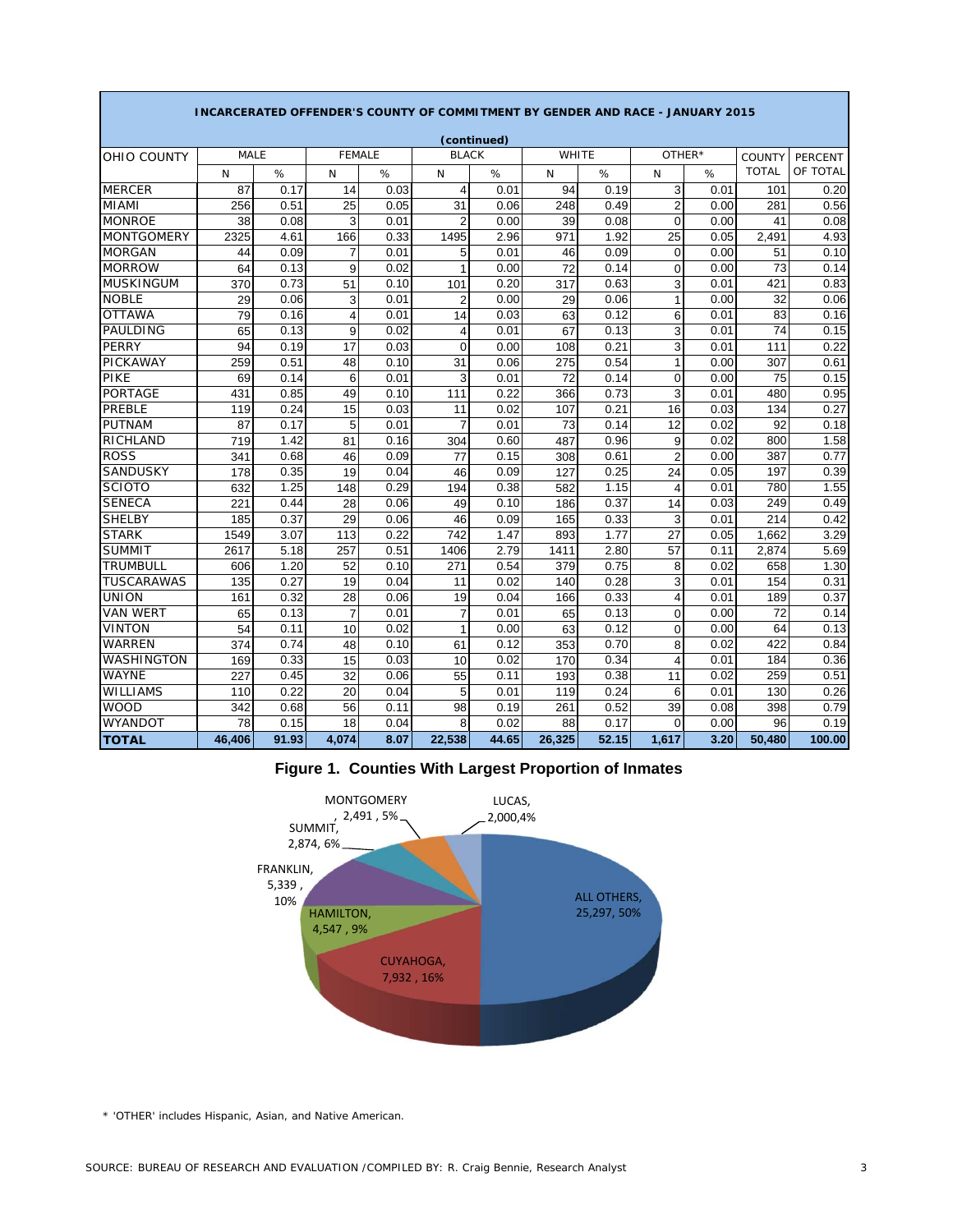| NUMBER OF INCARCERATED OFFENDERS BY RACE/ETHNICITY AND GENDER - JANUARY 2015 |        |             |                 |        |              |                |
|------------------------------------------------------------------------------|--------|-------------|-----------------|--------|--------------|----------------|
| RACE/ETHNICITY                                                               |        | <b>MALE</b> | <b>FEMALE</b>   |        | <b>GROUP</b> | <b>PERCENT</b> |
|                                                                              | N      | %           | N               | %      | <b>TOTAL</b> | OF TOTAL       |
| <b>BLACK</b>                                                                 | 21,542 | 46.42       | 996             | 24.45  | 22,538       | 44.65          |
| <b>WHITE</b>                                                                 | 23.311 | 50.23       | 3.014           | 73.98  | 26.325       | 52.15          |
| <b>HISPANIC</b>                                                              | 1,238  | 2.67        | 39              | 0.96   | 1,277        | 2.53           |
| <b>WHITE HISPANIC</b>                                                        | 421    | 0.91        | 23 <sub>l</sub> | 0.56   | 444          | 0.88           |
| <b>BLACK HISPANIC</b>                                                        | 57     | 0.12        | 5               | 0.12   | 62           | 0.12           |
| OTHER HISPANIC (RACE NOT SPECIFIED)                                          | 760    | 1.64        | 11              | 0.27   | 771          | 1.53           |
| NATIVE AMERICAN                                                              | 65     | 0.14        | 8               | 0.20   | 73           | 0.14           |
| <b>ASIAN</b>                                                                 | 57     | 0.12        | 10              | 0.25   | 67           | 0.13           |
| <b>OTHER</b>                                                                 | 193    | 0.42        |                 | 0.17   | 200          | 0.40           |
| <b>TOTAL</b>                                                                 | 46.406 | 100.00      | 4.074           | 100.00 | 50.480       | 100.00         |

**Figure 2. Commitment by Race/Ethnicity**



| NUMBER OF INCARCERATED OFFENDERS BY AGE AND GENDER - JANUARY 2015 |                |        |                |        |                |                    |
|-------------------------------------------------------------------|----------------|--------|----------------|--------|----------------|--------------------|
|                                                                   |                |        |                |        |                |                    |
| <b>INMATE AGE</b>                                                 | <b>MALE</b>    |        | <b>FEMALE</b>  |        | <b>AGE</b>     | <b>PERCENT</b>     |
|                                                                   | N              | %      | N              | %      | <b>TOTAL</b>   | OF TOTAL           |
| 16                                                                | $\overline{2}$ | 0.00   | $\Omega$       | 0.00   | $\overline{2}$ | 0.00               |
| 17                                                                | 22             | 0.05   |                | 0.02   | 23             | 0.05               |
| 18                                                                | 102            | 0.22   | 6              | 0.15   | 108            | 0.21               |
| 19                                                                | 467            | 1.01   | 31             | 0.76   | 498            | 0.99               |
| 20                                                                | 827            | 1.78   | 45             | 1.10   | 872            | 1.73               |
| $21 - 24$                                                         | 5,856          | 12.62  | 470            | 11.54  | 6,326          | $\overline{12.53}$ |
| $25 - 29$                                                         | 8.045          | 17.34  | 913            | 22.41  | 8,958          | 17.75              |
| $30 - 34$                                                         | 7.447          | 16.05  | 852            | 20.91  | 8,299          | 16.44              |
| $35 - 39$                                                         | 6,328          | 13.64  | 611            | 15.00  | 6,939          | 13.75              |
| $40 - 44$                                                         | 5.126          | 11.05  | 398            | 9.77   | 5,524          | 10.94              |
| $45 - 49$                                                         | 4.074          | 8.78   | 299            | 7.34   | 4,373          | 8.66               |
| $50 - 54$                                                         | 3.322          | 7.16   | 244            | 5.99   | 3,566          | 7.06               |
| $55 - 59$                                                         | 2,322          | 5.00   | 123            | 3.02   | 2,445          | 4.84               |
| $60 - 64$                                                         | 1.249          | 2.69   | 49             | 1.20   | 1,298          | 2.57               |
| $65 - 69$                                                         | 708            | 1.53   | 16             | 0.39   | 724            | 1.43               |
| $70 - 74$                                                         | 306            | 0.66   | 13             | 0.32   | 319            | 0.63               |
| $75 - 79$                                                         | 130            | 0.28   | $\overline{2}$ | 0.05   | 132            | 0.26               |
| 80 AND OVER                                                       | 73             | 0.16   |                | 0.02   | 74             | 0.15               |
| <b>TOTAL</b>                                                      | 46,406         | 100.00 | 4,074          | 100.00 | 50,480         | 100.00             |
| <b>MEAN</b>                                                       | 37.10          |        | 34.91          |        | 36.93          |                    |
| <b>MEDIAN</b>                                                     | 35.00          |        | 33.00          |        | 35.00          |                    |
| 50 AND OVER                                                       | 8,110          | 17.48  | 448            | 11.00  | 8,558          | 16.95              |
| 17 AND UNDER                                                      | 24             | 0.05   |                | 0.02   | 25             | 0.05               |
| 18 AND OVER                                                       | 46,382         | 99.95  | 4,073          | 99.98  | 50,455         | 99.95              |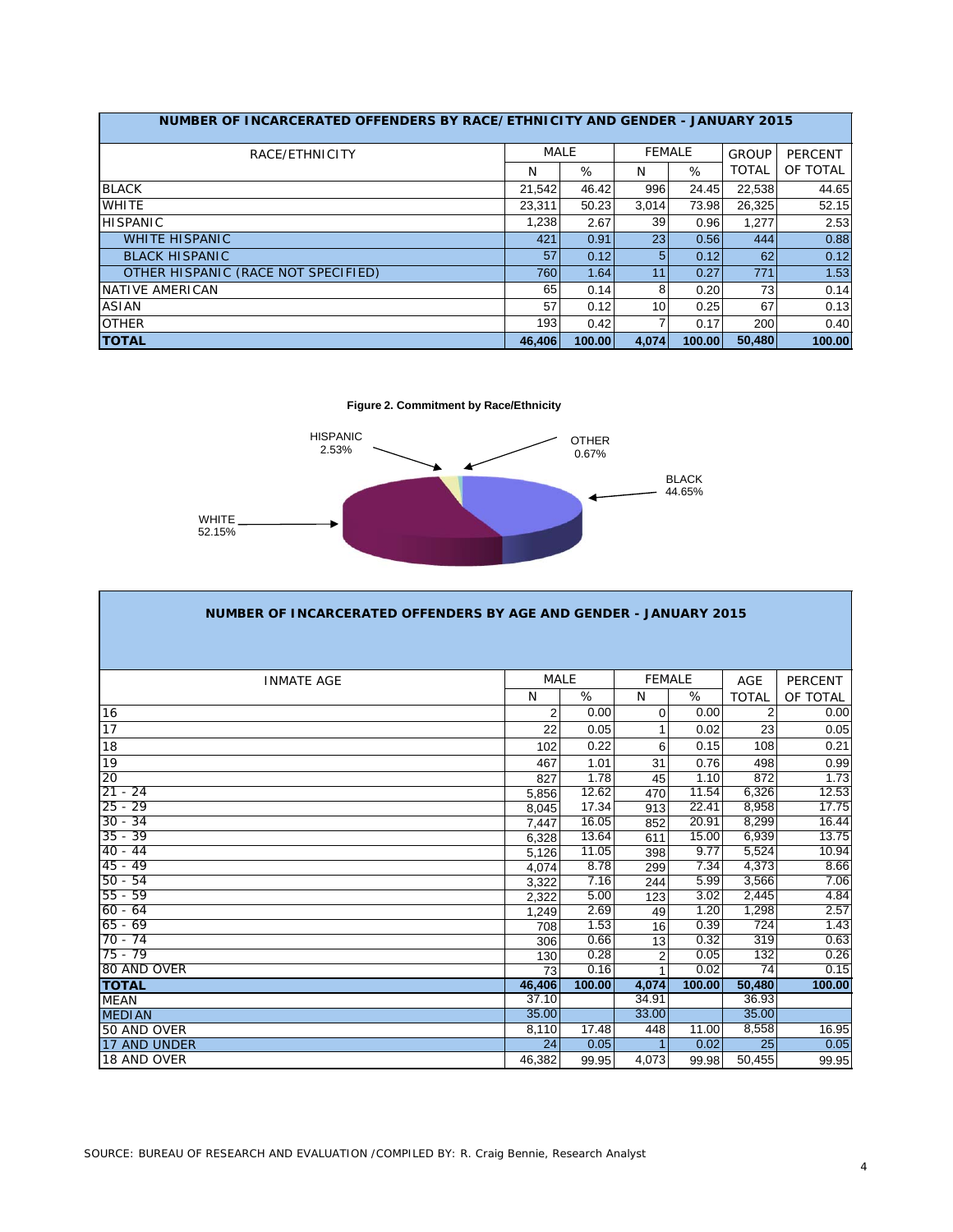|                   |                |             |                |              |                |              | AGE OF INCARCERATED OFFENDERS BY GENDER AND RACE - JANUARY 2015 |        |                         |              |                |          |
|-------------------|----------------|-------------|----------------|--------------|----------------|--------------|-----------------------------------------------------------------|--------|-------------------------|--------------|----------------|----------|
| <b>INMATE AGE</b> |                | <b>MALE</b> | <b>FEMALE</b>  |              |                | <b>BLACK</b> | <b>WHITE</b>                                                    |        |                         | <b>OTHER</b> | AGE            | PERCENT  |
|                   | N              | ℅           | N              | $\%$         | N              | %            | N                                                               | %      | N                       | %            | <b>TOTAL</b>   | OF TOTAL |
| 16.00             | $\overline{2}$ | 0.00        | 0              | 0.00         | $\overline{2}$ | 0.01         | $\mathbf 0$                                                     | 0.00   | $\mathbf 0$             | 0.00         | $\overline{2}$ | 0.00     |
| 17.00             | 22             | 0.05        | $\mathbf{1}$   | 0.02         | 20             | 0.09         | 3                                                               | 0.01   | 0                       | 0.00         | 23             | 0.05     |
| 18.00             | 102            | 0.22        | 6              | 0.15         | 79             | 0.35         | 27                                                              | 0.10   | $\overline{2}$          | 0.12         | 108            | 0.21     |
| 19.00             | 467            | 1.01        | 31             | 0.76         | 322            | 1.43         | 161                                                             | 0.61   | 15                      | 0.93         | 498            | 0.99     |
| 20.00             | 827            | 1.78        | 45             | 1.10         | 561            | 2.49         | 280                                                             | 1.06   | 31                      | 1.92         | 872            | 1.73     |
| 21.00             | 1180           | 2.54        | 86             | 2.11         | 784            | 3.48         | 461                                                             | 1.75   | 21                      | 1.30         | 1,266          | 2.51     |
| 22.00             | 1402           | 3.02        | 105            | 2.58         | 890            | 3.95         | 577                                                             | 2.19   | 40                      | 2.47         | 1,507          | 2.99     |
| 23.00             | 1644           | 3.54        | 130            | 3.19         | 1012           | 4.49         | 709                                                             | 2.69   | 53                      | 3.28         | 1,774          | 3.51     |
| 24.00             | 1630           | 3.51        | 149            | 3.66         | 952            | 4.22         | 772                                                             | 2.93   | 55                      | 3.40         | 1,779          | 3.52     |
| 25.00             | 1771           | 3.82        | 188            | 4.61         | 982            | 4.36         | 915                                                             | 3.48   | 62                      | 3.83         | 1,959          | 3.88     |
| 26.00             | 1582           | 3.41        | 169            | 4.15         | 897            | 3.98         | 804                                                             | 3.05   | 50                      | 3.09         | 1,751          | 3.47     |
| 27.00             | 1556           | 3.35        | 176            | 4.32         | 819            | 3.63         | 862                                                             | 3.27   | 51                      | 3.15         | 1,732          | 3.43     |
| 28.00             | 1580           | 3.40        | 196            | 4.81         | 773            | 3.43         | 954                                                             | 3.62   | 49                      | 3.03         | 1,776          | 3.52     |
| 29.00             | 1556           | 3.35        | 184            | 4.52         | 700            | 3.11         | 976                                                             | 3.71   | 64                      | 3.96         | 1,740          | 3.45     |
| 30.00             | 1484           | 3.20        | 188            | 4.61         | 697            | 3.09         | 911                                                             | 3.46   | 64                      | 3.96         | 1,672          | 3.31     |
| 31.00             | 1511           | 3.26        | 182            | 4.47         | 732            | 3.25         | 903                                                             | 3.43   | 58                      | 3.59         | 1,693          | 3.35     |
| 32.00             | 1454           | 3.13        | 164            | 4.03         | 668            | 2.96         | 897                                                             | 3.41   | 53                      | 3.28         | 1,618          | 3.21     |
| 33.00             | 1480           | 3.19        | 163            | 4.00         | 690            | 3.06         | 895                                                             | 3.40   | 58                      | 3.59         | 1,643          | 3.25     |
| 34.00             | 1518           | 3.27        | 155            | 3.80         | 698            | 3.10         | 912                                                             | 3.46   | 63                      | 3.90         | 1,673          | 3.31     |
| 35.00             | 1371           | 2.95        | 147            | 3.61         | 661            | 2.93         | 801                                                             | 3.04   | 56                      | 3.46         | 1,518          | 3.01     |
| 36.00             | 1379           | 2.97        | 156            | 3.83         | 654            | 2.90         | 832                                                             | 3.16   | 49                      | 3.03         | 1,535          | 3.04     |
| 37.00             | 1253           | 2.70        | 111            | 2.72         | 590            | 2.62         | 725                                                             | 2.75   | 49                      | 3.03         | 1,364          | 2.70     |
| 38.00             | 1161           | 2.50        | 91             | 2.23         | 548            | 2.43         | 657                                                             | 2.50   | 47                      | 2.91         | 1,252          | 2.48     |
| 39.00             | 1164           | 2.51        | 106            | 2.60         | 536            | 2.38         | 692                                                             | 2.63   | 42                      | 2.60         | 1,270          | 2.52     |
| 40.00             | 1042           | 2.25        | 86             | 2.11         | 478            | 2.12         | 601                                                             | 2.28   | 49                      | 3.03         | 1,128          | 2.23     |
| 41.00             | 996            | 2.15        | 67             | 1.64         | 471            | 2.09         | 555                                                             | 2.11   | 37                      | 2.29         | 1,063          | 2.11     |
| 42.00             | 1051           | 2.26        | 75             | 1.84         | 472            | 2.09         | 613                                                             | 2.33   | 41                      | 2.54         | 1,126          | 2.23     |
| 43.00             | 1035           | 2.23        | 92             | 2.26         | 453            | 2.01         | 634                                                             | 2.41   | 40                      | 2.47         | 1,127          | 2.23     |
| 44.00             | 1002           | 2.16        | 78             | 1.91         | 446            | 1.98         | 596                                                             | 2.26   | 38                      | 2.35         | 1,080          | 2.14     |
| 45.00             | 880            | 1.90        | 60             | 1.47         | 359            | 1.59         | 546                                                             | 2.07   | 35                      | 2.16         | 940            | 1.86     |
| 46.00             | 842            | 1.81        | 68             | 1.67         | 358            | 1.59         | 525                                                             | 1.99   | 27                      | 1.67         | 910            | 1.80     |
| 47.00             | 804            | 1.73        | 49             | 1.20         | 320            | 1.42         | 511                                                             | 1.94   | 22                      | 1.36         | 853            | 1.69     |
| 48.00             | 811            | 1.75        | 65             | 1.60         | 324            | 1.44         | 521                                                             | 1.98   | 31                      | 1.92         | 876            | 1.74     |
| 49.00             | 737            | 1.59        | 57             | 1.40         | 331            | 1.47         | 446                                                             | 1.69   | 17                      | 1.05         | 794            | 1.57     |
| 50.00             | 709            | 1.53        | 61             | 1.50         | 270            | 1.20         | 480                                                             | 1.82   | 20                      | 1.24         | 770            | 1.53     |
| 51.00             | 709            | 1.53        | 59             | 1.45         | 292            | 1.30         | 447                                                             | 1.70   | 29                      | 1.79         | 768            | 1.52     |
| 52.00             | 690            | 1.49        | 45             | 1.10         | 285            | 1.26         | 424                                                             | 1.61   | 26                      | 1.61         | 735            | 1.46     |
| 53.00             | 604            | 1.30        | 35             | 0.86         | 258            | 1.14         | 354                                                             | 1.34   | 27                      | 1.67         | 639            | 1.27     |
| 54.00             | 610            | 1.31        | 44             | 1.08         | 274            | 1.22         | 367                                                             | 1.39   | 13                      | 0.80         | 654            | 1.30     |
|                   |                | 1.19        |                |              |                |              |                                                                 | 1.26   |                         |              | 591            | 1.17     |
| 55.00             | 553<br>517     | 1.11        | 38<br>23       | 0.93<br>0.56 | 238<br>231     | 1.06<br>1.02 | 331<br>291                                                      | 1.11   | 22<br>18                | 1.36<br>1.11 | 540            | 1.07     |
| 56.00<br>57.00    | 472            | 1.02        | 21             | 0.52         | 210            | 0.93         | 274                                                             | 1.04   | 9                       |              | 493            | 0.98     |
| 58.00             | 431            | 0.93        | 20             | 0.49         | 190            | 0.84         | 250                                                             | 0.95   | 11                      | 0.56<br>0.68 | 451            | 0.89     |
| 59.00             | 349            | 0.75        | 21             | 0.52         | 154            | 0.68         | 207                                                             | 0.79   | 9                       | 0.56         | 370            | 0.73     |
| 60.00             |                | 0.64        |                | 0.39         |                |              |                                                                 | 0.70   |                         | 0.12         | 314            | 0.62     |
| 61.00             | 298            | 0.67        | 16             | 0.22         | 127            | 0.56         | 185                                                             | 0.64   | $\overline{2}$          | 0.74         | 321            | 0.64     |
|                   | 312            |             | 9              |              | 140            | 0.62         | 169                                                             |        | 12                      |              |                |          |
| 62.00             | 250            | 0.54        | 8              | 0.20         | 108            | 0.48         | 145                                                             | 0.55   | 5                       | 0.31         | 258            | 0.51     |
| 63.00             | 195            | 0.42        | 6              | 0.15         | 84             | 0.37         | 112                                                             | 0.43   | 5                       | 0.31         | 201            | 0.40     |
| 64.00             | 194            | 0.42        | 10             | 0.25         | 81             | 0.36         | 121                                                             | 0.46   | $\overline{\mathbf{c}}$ | 0.12         | 204            | 0.40     |
| 65.00             | 197            | 0.42        | 4              | 0.10         | 68             | 0.30         | 129                                                             | 0.49   | 4                       | 0.25         | 201            | 0.40     |
| 66.00             | 158            | 0.34        | 4              | 0.10         | 41             | 0.18         | 115                                                             | 0.44   | 6                       | 0.37         | 162            | 0.32     |
| 67.00             | 133            | 0.29        | 4              | 0.10         | 39             | 0.17         | 93                                                              | 0.35   | 5                       | 0.31         | 137            | 0.27     |
| 68.00             | 137            | 0.30        | $\overline{c}$ | 0.05         | 41             | 0.18         | 95                                                              | 0.36   | 3                       | 0.19         | 139            | 0.28     |
| 69.00             | 83             | 0.18        | $\overline{2}$ | 0.05         | 27             | 0.12         | 57                                                              | 0.22   | $\mathbf{1}$            | 0.06         | 85             | 0.17     |
| 70 AND OVER       | 509            | 1.10        | 16             | 0.39         | 101            | 0.45         | 405                                                             | 1.54   | 19                      | 1.18         | 525            | 1.04     |
| <b>TOTAL</b>      | 46,406         | 100.00      | 4,074          | 100.00       | 22,538         | 100.00       | 26,325                                                          | 100.00 | 1,617                   | 100.00       | 50,480         | 100.00   |
| <b>MEAN</b>       | 37.10          |             | 34.91          |              | 35.35          |              | 38.28                                                           |        | 36.86                   |              | 36.93          |          |
| <b>MEDIAN</b>     | 35.00          |             | 33.00          |              | 33.00          |              | 36.00                                                           |        | 35.00                   |              | 35.00          |          |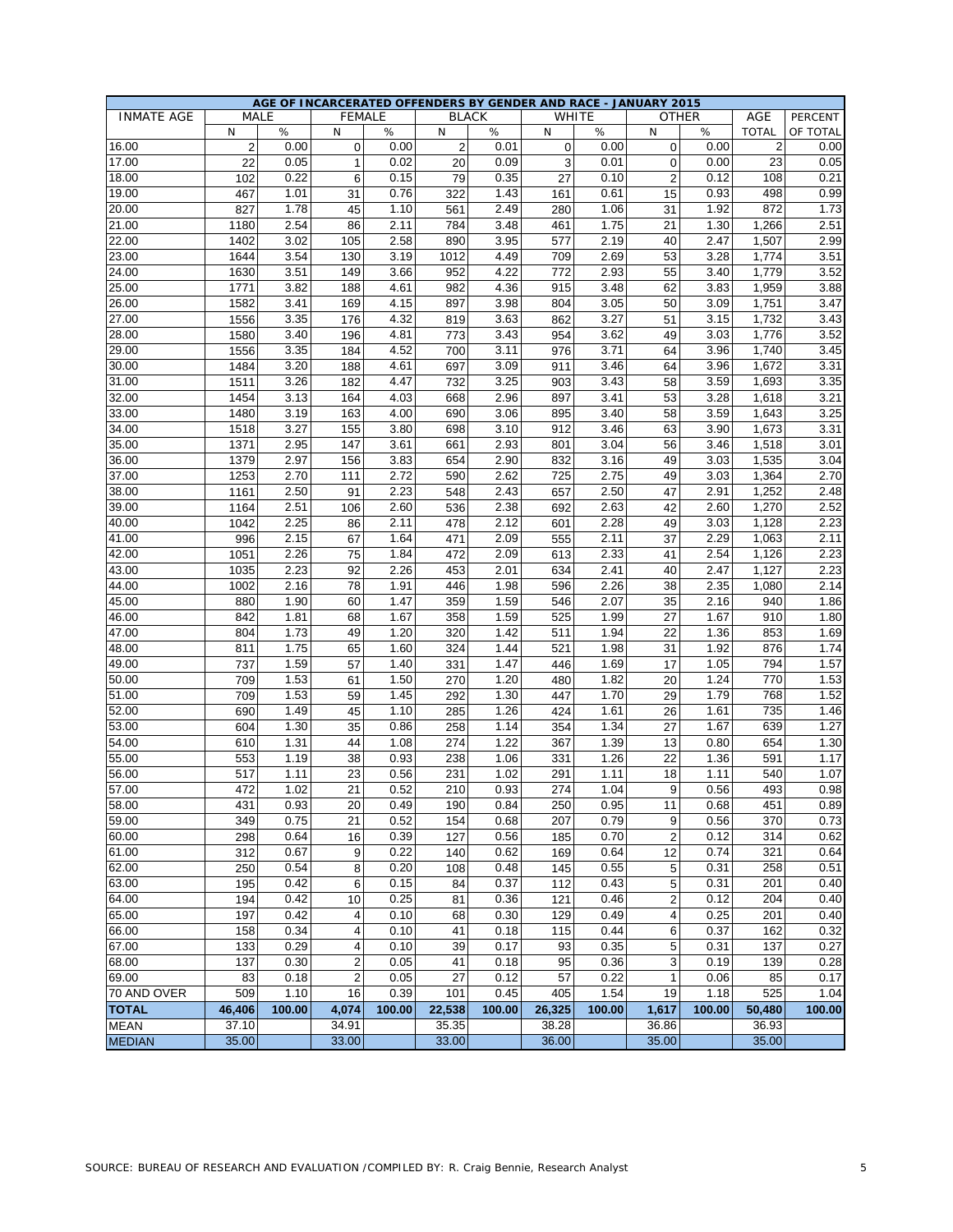#### FELONY/SENTENCE CATEGORY | MALE | MINIMUM AVERAGE AND | FEMALE N % MIN AVG MAX N % MIN AVG MAX N % DEATH 68 0.32 N/A N/A N/A 1 0.07 N/A N/A N/A 69 0.31 LIFE 3401 16.23 N/A N/A N/A 202 14.14 N/A N/A N/A 3,603 16.10 FIRST 8846 42.22 12.00 157.89 2520.00 426 29.81 24.00 129.92 780.00 9,272 41.42 SECOND 4465 21.31 6.00 95.35 1320.00 313 21.90 12.00 81.10 612.00 4,778 21.35 THIRD 3009 14.36 6.00 76.00 528.00 264 18.47 9.00 52.10 528.00 3,273 14.62 FOURTH 662 3.16 6.00 49.79 695.00 112 7.84 9.00 35.54 180.00 774 3.46 FIFTH 503 2.40 2.00 39.00 300.00 111 7.77 6.00 21.74 96.00 614 2.74 **20,954 100.00 1,429 100.00 22,383 100.00 1** 41.51 **41.51 1 2.83 2.83 44.34 MALE** TERM (IN MONTHS) TERM (IN MONTHS) **% OF TOTAL INCARCERATED TOTAL SENATE BILL 2 NUMBER OF INCARCERATED SENATE BILL 2 (SB2) OFFENDERS, BY FELONY LEVEL OF MOST SERIOUS CONVICTION OFFENSE, GENDER AND LENGTH OF AGGREGATE SENTENCE,** TOTAL\* MAXIMUM SENTENCE MINIMUM, AVERAGE AND MAXIMUM SENTENCE MINIMUM, AVERAGE AND **January 2015**

\* INCLUDES 'HYBRID' COMMITMENTS WITH BOTH PRE-SB2 AND SB2 OFFENSES AND SENTENCE STRUCTURE. BASED ON AGGREGATE MINIMUM TERMS FOR CASES WITH COMBINED INDETERMINATE SENTENCES

### **NUMBER OF INCARCERATED PRE-SB2 OFFENDERS, BY FELONY LEVEL OF MOST SERIOUS CONVICTION OFFENSE, GENDER AND LENGTH OF AGGREGATE SENTENCE,**

| FELONY/SENTENCE CATEGORY       | MALE  |        |            |                         | MINIMUM, AVERAGE AND |     | <b>FEMALE</b> | MINIMUM, AVERAGE AND |                         |            | <b>TOTAL</b>   |        |  |
|--------------------------------|-------|--------|------------|-------------------------|----------------------|-----|---------------|----------------------|-------------------------|------------|----------------|--------|--|
|                                |       |        |            | <b>MAXIMUM SENTENCE</b> |                      |     |               |                      | <b>MAXIMUM SENTENCE</b> |            |                |        |  |
|                                |       |        |            | TERM (IN MONTHS)**      |                      |     |               |                      | TERM (IN MONTHS)**      |            |                |        |  |
|                                | N     | %      | <b>MIN</b> | AVG                     | <b>MAX</b>           | N   | %             | <b>MIN</b>           | <b>AVG</b>              | <b>MAX</b> | N <sub>1</sub> | %      |  |
| <b>DEATH</b>                   | 67    | 1.56   | N/A        | N/A                     | N/A                  |     | 0.00          | N/A                  | N/A                     | N/A        | 67             | 1.52   |  |
| LIFE.                          | 2320  | 53.92  | N/A        | N/A                     | N/A                  | 88  | 74.58         | N/A                  | N/A                     | N/A        | 2,408          | 54.47  |  |
| <b>FIRST</b>                   | 1723  | 40.04  | 12.00      | 201.10                  | 3876.00              | 26  | 22.03         | 12.00                | 148.31                  | 840.00     | 1.749          | 39.56  |  |
| <b>SECOND</b>                  | 132   | 3.07   | 24.00      | 126.22                  | 504.00               |     | 1.69          | 24.00                | 90.00                   | 156.00     | 134            | 3.03   |  |
| <b>THIRD INDETERMINATE</b>     |       | 0.09   | 144.00     | 171.00                  | 180.00               |     | 0.00          | N/A                  | N/A                     | N/A        | 4              | 0.09   |  |
| <b>THIRD DETERMINATE</b>       | 44    | 1.02   | 12.00      | 121.93                  | 360.00               |     | 1.69          | 50.00                | 103.00                  | 156.00     | 46             | 1.04   |  |
| <b>FOURTH INDETERMINATE</b>    | 5     | 0.12   | 24.00      | 46.80                   | 90.00                |     | 0.00          | N/A                  | N/A                     | N/A        | 5              | 0.11   |  |
| <b>FOURTH DETERMINATE</b>      | 8     | 0.19   | 12.00      | 72.72                   | 192.00               |     | 0.00          | N/A                  | N/A                     | N/A        | 8              | 0.18   |  |
| <b>TOTAL PRE-SB2</b>           | 4,303 | 100.00 |            |                         |                      | 118 | 100.00        |                      |                         |            | 4,421          | 100.00 |  |
| <b>8 OF TOTAL INCARCERATED</b> |       | 8.52   |            |                         |                      |     | 0.23          |                      |                         |            |                | 8.76   |  |

\*\* FOR INDEFINITE SENTENCE TERMS, THE MINIMUM, AVERAGE AND MAXIMUM VALUES REFER TO THE DISTRIBUTION OF THE AGGREGATE MINIMUM **SENTENCE** 

## **NUMBER OF INCARCERATED HB86 OFFENDERS, BY FELONY LEVEL OF MOST SERIOUS CONVICTION OFFENSE, GENDER AND LENGTH OF AGGREGATE SENTENCE,**

| FELONY/SENTENCE CATEGORY |        | MALE   |            | <b>MAXIMUM SENTENCE</b><br>TERM (IN MONTHS) | MINIMUM, AVERAGE AND |       | FEMALE | MINIMUM, AVERAGE AND | <b>MAXIMUM SENTENCE</b><br>TERM (IN MONTHS) |            |        | TOTAL*** |
|--------------------------|--------|--------|------------|---------------------------------------------|----------------------|-------|--------|----------------------|---------------------------------------------|------------|--------|----------|
|                          | N.     | %      | <b>MIN</b> | <b>AVG</b>                                  | <b>MAX</b>           | N     | %      | <b>MIN</b>           | <b>AVG</b>                                  | <b>MAX</b> | N      | %        |
| <b>DEATH</b>             | 5      | 0.02   | N/A        | N/A                                         | N/A                  | 0     | 0.00   | N/A                  | N/A                                         | N/A        | 5      | 0.02     |
| <b>LIFE</b>              | 505    | 2.39   | N/A        | N/A                                         | N/A                  | 24    | 0.95   | N/A                  | N/A                                         | N/A        | 529    | 2.23     |
| <b>FIRST</b>             | 3669   | 17.35  | 12.00      | 94.76                                       | 1571.00              | 255   | 10.09  | 12.00                | 76.14                                       | 492.00     | 3,924  | 16.57    |
| <b>SECOND</b>            | 6083   | 28.76  | 6.00       | 54.94                                       | 432.00               | 646   | 25.56  | 18.00                | 50.00                                       | 240.00     | 6.729  | 28.42    |
| <b>THIRD</b>             | 6268   | 29.64  | 4.00       | 34.51                                       | 300.00               | 784   | 31.02  | 8.00                 | 31.15                                       | 120.00     | 7.052  | 29.79    |
| <b>FOURTH</b>            | 2581   | 12.20  | 6.00       | 21.18                                       | 192.00               | 356   | 14.09  | 4.00                 | 21.29                                       | 104.00     | 2,937  | 12.40    |
| <b>FIFTH</b>             | 2038   | 9.64   | 5.00       | 15.92                                       | 126.00               | 462   | 18.28  | 6.00                 | 15.23                                       | 60.00      | 2,500  | 10.56    |
| <b>TOTAL HB86</b>        | 21.149 | 100.00 |            |                                             |                      | 2,527 | 100.00 |                      |                                             |            | 23.676 | 100.00   |
| % OF TOTAL INCARCERATED  |        | 41.90  |            |                                             |                      |       | 5.01   |                      |                                             |            |        | 46.90    |

\*\*\* INCLUDES 'HYBRID' COMMITMENTS WITH BOTH PRE-HB86 AND HB86 OFFENSES AND SENTENCE STRUCTURE.

| ALL INCARCERATED OFFENDERS BY FELONY LEVEL OF MOST SERIOUS CONVICTION OFFENSE, GENDER AND LENGTH OF AGGREGATE SENTENCE |        |        |                  |                         |                      |       |               |                      |                  |            |        |              |  |
|------------------------------------------------------------------------------------------------------------------------|--------|--------|------------------|-------------------------|----------------------|-------|---------------|----------------------|------------------|------------|--------|--------------|--|
| FELONY/SENTENCE CATEGORY                                                                                               |        | MALE   |                  |                         | MINIMUM, AVERAGE AND |       | <b>FEMALE</b> | MINIMUM, AVERAGE AND |                  |            |        | <b>TOTAL</b> |  |
|                                                                                                                        |        |        |                  | <b>MAXIMUM SENTENCE</b> |                      |       |               |                      | MAXIMUM SENTENCE |            |        |              |  |
|                                                                                                                        |        |        | TERM (IN MONTHS) |                         |                      |       |               |                      | TERM (IN MONTHS) |            |        |              |  |
|                                                                                                                        | N      | %      | <b>MIN</b>       | AVG.                    | <b>MAX</b>           | N     | $\%$          | <b>MIN</b>           | AVG              | <b>MAX</b> | N      | %            |  |
| LIFE/DEATH                                                                                                             | 6366   | 13.72  | N/A              | N/A                     | N/A                  | 315   | 7.73          | N/A                  | N/A              | N/A        | 6.681  | 13.23        |  |
| <b>FIRST</b>                                                                                                           | 14238  | 30.68  | 12.00            | 146.85                  | 3876.00              | 707   | 17.35         | 12.00                | 111.20           | 840.00     | 14.945 | 29.61        |  |
| <b>SECOND</b>                                                                                                          | 10680  | 23.01  | 6.00             | 72.72                   | 1320.00              | 961   | 23.59         | 12.00                | 60.22            | 612.00     | 11.641 | 23.06        |  |
| <b>THIRD</b>                                                                                                           | 9325   | 20.09  | 4.00             | 48.37                   | 528.00               | 1050  | 25.77         | 8.00                 | 36.55            | 528.00     | 10.375 | 20.55        |  |
| <b>FOURTH</b>                                                                                                          | 3256   | 7.02   | 6.00             | 27.13                   | 695.00               | 468   | 11.49         | 4.00                 | 24.70            | 180.00     | 3.724  | 7.38         |  |
| <b>FIFTH</b>                                                                                                           | 2541   | 5.48   | 2.00             | 20.49                   | 300.00               | 573   | 14.06         | 6.00                 | 16.49            | 96.00      | 3.114  | 6.17         |  |
| <b>TOTAL POPULATION</b>                                                                                                | 46.406 | 100.00 |                  |                         |                      | 4.074 | 100.00        |                      |                  |            | 50.480 | 100.00       |  |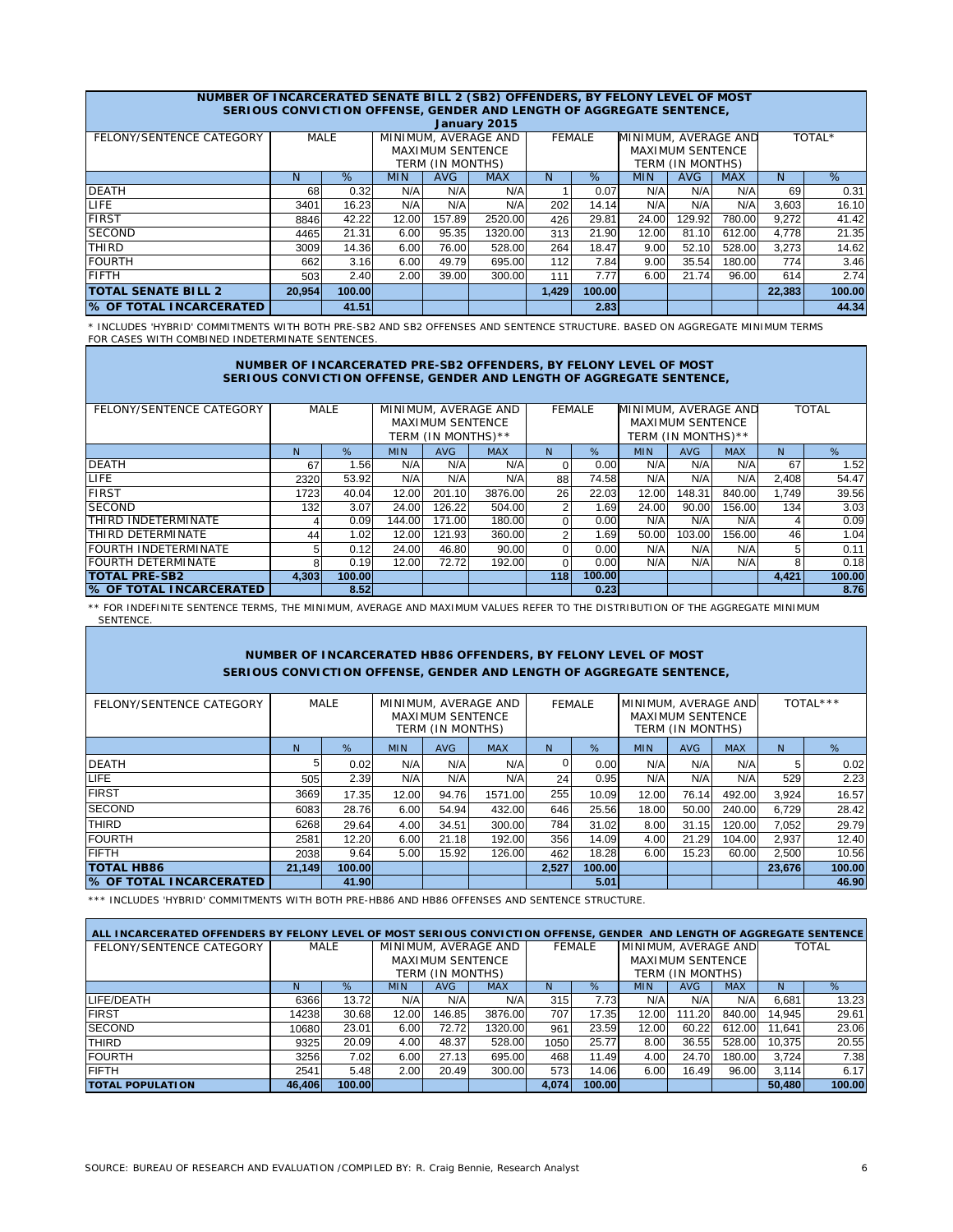| - - - - - -<br>NUMBER OF INCARCERATED OFFENDERS BY MOST SERIOUS COMMITMENT OFFENSE<br>Sorted by Gender and Sentencing Code |                         |                         |                     |                          |                      |                              |                       |                      |
|----------------------------------------------------------------------------------------------------------------------------|-------------------------|-------------------------|---------------------|--------------------------|----------------------|------------------------------|-----------------------|----------------------|
| MOST SERIOUS OFFENSE*                                                                                                      | PRE-SB2<br>MALE         | SB <sub>2</sub><br>MALE | <b>HB86</b><br>MALE | PRE-SB2<br>FEMALE FEMALE | SB <sub>2</sub>      | <b>HB86</b><br><b>FEMALE</b> | DEPT.<br><b>TOTAL</b> | % OF<br><b>TOTAL</b> |
| CRIMES AGAINST PERSONS (EXCLUDING SEX OFFENSES)                                                                            | 2,747                   | 10,541                  | 7,089               | 99                       | 719                  | 629                          | 21,824                | 43.23                |
| ABDUCTION (INCLUDES CHILD STEALING)                                                                                        | 9                       | 57                      | 123                 | $\mathbf 0$              | $\Omega$             | 3                            | 192                   | .38                  |
| ATTEMPTED ABDUCTION                                                                                                        | $\overline{1}$          | $\overline{7}$          | 10                  | $\mathsf{O}\xspace$      | $\mathbf 0$          | $\overline{2}$               | 20                    | .04                  |
| <b>AGGRAVATED ARSON</b>                                                                                                    | 12                      | 60                      | 44                  | $\overline{2}$           | 10                   | 8                            | 136                   | .27                  |
| ATTEMPTED AGGRAVATED ARSON                                                                                                 | 1                       | 46                      | 68                  | 0                        | $\overline{7}$       | 18                           | 140                   | .28                  |
| AGGRAVATED ASSAULT<br>AGGRAVATED MURDER                                                                                    | $\overline{2}$<br>1,307 | 20<br>1,160             | 151<br>173          | $\mathbf 0$<br>46        | $\mathbf 0$<br>79    | 23<br>11                     | 196<br>2,776          | .39<br>5.50          |
| ATTEMPTED AGGRAVATED MURDER                                                                                                | 35                      | 51                      | 11                  | $\mathbf{1}$             | 14                   | $\overline{4}$               | 116                   | .23                  |
| AGGRAVATED RIOT                                                                                                            | $\Omega$                | 2                       | 5                   | 0                        | $\mathbf 0$          | $\mathbf{1}$                 | 8                     | .02                  |
| AGGRAVATED ROBBERY                                                                                                         | 199                     | 2,702                   | 1,326               | $\mathbf{1}$             | 92                   | 61                           | 4,381                 | 8.68                 |
| ATTEMPTED AGGRAVATED ROBBERY                                                                                               |                         | 39                      | 37                  | $\mathbf 0$              | 5                    | $\overline{2}$               | 83                    | .16                  |
| AGGRAVATED VEHICULAR ASSAULT                                                                                               | $\mathbf 0$             | 81                      | 115                 | 0                        | 5                    | 25                           | 226                   | .45                  |
| AGGRAVATED VEHICULAR HOMICIDE                                                                                              | 3                       | 155                     | 108                 | $\mathbf{1}$             | 43                   | 21                           | 331                   | .66                  |
| ARMED ROBBERY                                                                                                              | 9                       | $\mathbf 0$             | 0                   | 0                        | $\mathbf 0$          | $\mathbf 0$                  | 9                     | .02                  |
| <b>ASSAULT</b>                                                                                                             | $\mathbf 0$             | 11                      | 96                  | 0                        | 5                    | 16                           | 128                   | .25                  |
| CHILD ENDANGERMENT                                                                                                         | $\overline{2}$          | 88                      | 126                 | 1                        | 30                   | 71                           | 318                   | .63                  |
| CHILD ENTICEMENT                                                                                                           | $\mathbf 0$             | 1                       | 0                   | 0                        | $\mathbf 0$          | $\mathbf 0$                  | 1                     | .00                  |
| CONTAMINATING SUBSTANCE/FOOD                                                                                               | $\mathbf 0$             | 0                       | $\mathbf{1}$        | 0                        | 1                    | 0                            | $\overline{2}$        | .00                  |
| COMPULSION TO INVOLUNTARY SERVITUDE                                                                                        | $\mathbf 0$             | $\mathbf 0$             | $\overline{4}$      | $\mathbf 0$              | $\mathbf 0$          | $\mathbf 0$                  | $\overline{4}$        | .01                  |
| DOMESTIC VIOLENCE                                                                                                          | $\mathbf 0$             | 103                     | 598                 | 0                        | $\pmb{0}$            | 16                           | 717                   | 1.42                 |
| <b>EXTORTION</b>                                                                                                           | $\mathbf 0$             | 3                       | 4                   | 0                        | $\mathbf{1}$         | $\mathbf{1}$                 | 9                     | .02                  |
| FELONIOUS ASSAULT                                                                                                          | 46                      | 1,397                   | 1384                | $\mathbf{1}$             | 74                   | 97                           | 2,999                 | 5.94                 |
| ATTEMPTED FELONIOUS ASSAULT<br>INVOLUNTARY MANSLAUGHTER                                                                    | $\mathbf 0$<br>95       | 75                      | 241                 | $\mathbf 0$<br>9         | 5<br>94              | 19                           | 340                   | .67                  |
| KIDNAPPING                                                                                                                 | 126                     | 731<br>504              | 240<br>193          | $\mathbf{1}$             | 17                   | 32<br>6                      | 1,201<br>847          | 2.38<br>1.68         |
| MAKING TERRORISTIC THREATS                                                                                                 | $\mathbf 0$             | $\mathbf{1}$            | 1                   | 0                        | $\mathbf 0$          | 0                            | $\overline{2}$        | .00                  |
| MANSLAUGHTER                                                                                                               | $\overline{2}$          | $\mathbf 0$             | $\mathbf 0$         | $\mathbf 0$              | $\mathbf 0$          | $\mathbf 0$                  | $\overline{2}$        | .00                  |
| MENACING                                                                                                                   | $\Omega$                | 4                       | 31                  | $\mathbf 0$              | $\Omega$             | $\mathbf{1}$                 | 36                    | .07                  |
| <b>MURDER</b>                                                                                                              | 788                     | 1,403                   | 200                 | 33                       | 109                  | 12                           | 2,545                 | 5.04                 |
| ATTEMPTED MURDER                                                                                                           | 44                      | 392                     | 90                  | $\mathbf 0$              | 25                   | $\overline{2}$               | 553                   | 1.10                 |
| MURDER OF A PEACE OFFICER                                                                                                  | $\Delta$                | 0                       | $\mathbf 0$         | $\mathbf 0$              | $\mathbf 0$          | $\Omega$                     | $\overline{4}$        | .01                  |
| NEGLIGENT HOMICIDE                                                                                                         | $\mathbf 0$             | $\mathbf 0$             | $\mathbf 0$         | $\mathbf 0$              | $\mathbf 0$          | 0                            | $\pmb{0}$             | .00                  |
| NONSUPPORT OF DEPENDENTS                                                                                                   | $\mathbf 0$             | 141                     | 70                  | 0                        | 11                   | $\overline{7}$               | 229                   | .45                  |
| PATIENT ABUSE/NEGLECT                                                                                                      | $\mathbf 0$             | 0                       | 0                   | 0                        | $\overline{1}$       | 0                            | $\mathbf{1}$          | .00                  |
| PERMITTING CHILD ABUSE                                                                                                     | $\mathbf 0$             | $\overline{2}$          | 0                   | 0                        | $\overline{2}$       | $\overline{2}$               | 6                     | .01                  |
| <b>ROBBERY</b>                                                                                                             | 24                      | 731                     | 1,105               | 0                        | 34                   | 103                          | 1,997                 | 3.96                 |
| ATTEMPTED ROBBERY                                                                                                          | $\mathbf 0$             | 217                     | 470                 | $\mathbf{1}$             | 26                   | 59                           | 773                   | 1.53                 |
| <b>VOLUNTARY MANSLAUGHTER</b>                                                                                              | 37                      | 355                     | 64                  | $\overline{c}$           | 29                   | 6                            | 493                   | .98                  |
| ATTEMPTED VOLUNTARY MANSLAUGHTER                                                                                           | $\overline{1}$          | $\overline{2}$          | $\mathbf 0$         | 0                        | $\mathbf 0$          | 0                            | 3                     | .01                  |
| <b>SEX OFFENSES</b><br>COMPELLING PROSTITUTION                                                                             | 1,320<br>0              | 4,329<br>11             | 1,921<br>8          | 18<br>0                  | 64<br>$\overline{2}$ | 55<br>$\overline{2}$         | 7,707<br>23           | 15.27<br>.05         |
| UNLAWFUL CONDUCT WITH A MINOR                                                                                              | 3                       | 197                     | 217                 | $\mathbf 0$              | 5                    | 15                           | 437                   | .87                  |
| ATTEMPTED UNLAWFUL CONDUCT WITH A MINOR                                                                                    | $\mathbf 0$             | $\overline{\mathbf{c}}$ | 0                   | 0                        | $\mathbf 0$          | $\mathbf 0$                  | $\overline{2}$        | .00                  |
| DISSEMINATING MATTER HARMFUL TO JUVENILES                                                                                  | $\Omega$                | $\mathbf 0$             | 3                   | 0                        | $\mathbf 0$          | 0                            | 3                     | .01                  |
| FAILURE TO NOTIFY CHANGE OF ADDRESS                                                                                        | $\mathbf 0$             | 95                      | 278                 | $\mathbf 0$              | $\mathbf{1}$         | $\overline{4}$               | 378                   | .75                  |
| FAILURE TO REGISTER AS SEX OFFENDER                                                                                        | $\mathbf 0$             | 19                      | 30                  | 0                        | $\mathbf 0$          | $\mathbf{1}$                 | 50                    | .10                  |
| FAILURE TO VERIFY ADDRESS                                                                                                  | $\mathbf 0$             | 27                      | 59                  | 0                        | 1                    | 1                            | 88                    | .17                  |
| FELONIOUS SEXUAL PENETRATION                                                                                               | 137                     | $\boldsymbol{2}$        | 0                   | $\mathbf{1}$             | $\mathbf 0$          | 0                            | 140                   | .28                  |
| ATTEMPTED FELONIOUS SEXUAL PENETRATION                                                                                     | 8                       | 0                       | $\mathbf 0$         | 0                        | $\Omega$             | 0                            | 8                     | .02                  |
| GROSS SEXUAL IMPOSITION                                                                                                    | 20                      | 414                     | 302                 | U                        | 4                    | b                            | 745                   | 1.48                 |
| <b>IMPORTUNING</b>                                                                                                         | $\mathbf 0$             | 12                      | 35                  | $\mathbf 0$              | $\mathbf 0$          | $\mathbf 0$                  | 47                    | .09                  |
| PANDERING OBSCENITY                                                                                                        | 5                       | 231                     | 189                 | $\mathbf 0$              | $\Omega$             | 3                            | 428                   | .85                  |
| PUBLIC INDECENCY                                                                                                           | $\mathbf{1}$            | 0                       | 5                   | $\mathsf{O}\xspace$      | $\mathbf 0$          | $\mathbf 0$                  | 6                     | .01                  |
| PROMOTING PROSTITUTION                                                                                                     | $\mathbf 0$             | 0                       | 6                   | $\mathbf 0$              | $\mathbf 0$          | $\overline{2}$               | 8                     | .02                  |
| RAPE                                                                                                                       | 1,089                   | 2,915                   | 544<br>55           | 17<br>$\mathbf 0$        | 45<br>$\overline{2}$ | 9<br>$\overline{4}$          | 4,619<br>226          | 9.15                 |
| ATTEMPTED RAPE<br>SEXUAL BATTERY                                                                                           | 49<br>8                 | 116<br>281              | 185                 | $\mathsf{O}\xspace$      | 3                    | $\overline{4}$               | 481                   | .45<br>.95           |
| ATTEMPTED SEXUAL BATTERY                                                                                                   | 0                       | $\mathbf{1}$            | 1                   | $\mathbf 0$              | $\mathsf 0$          | $\mathbf{1}$                 | 3                     | .01                  |
| SEX OFFENDER PENALTIES                                                                                                     | $\Omega$                | 3                       | 3                   | $\overline{0}$           | $\mathbf 0$          | 0                            | 6                     | .01                  |
| SOLICITING                                                                                                                 | $\mathbf 0$             | $\mathbf{1}$            | $\mathbf{1}$        | $\mathbf 0$              | $\mathbf{1}$         | $\overline{4}$               | $\overline{7}$        | .01                  |
| VOYEURISM                                                                                                                  | $\mathbf 0$             | $\overline{2}$          | $\mathbf 0$         | $\mathsf{O}\xspace$      | $\mathbf 0$          | $\mathbf 0$                  | $\overline{2}$        | .00                  |
| <b>BURGLARY OFFENSES</b>                                                                                                   | 204                     | 2,438                   | 3,233               | 1                        | 154                  | 340                          | 6,370                 | 12.62                |
| AGGRAVATED BURGLARY                                                                                                        | 183                     | 857                     | 440                 | 1                        | 26                   | 21                           | 1,528                 | 3.03                 |
| ATTEMPTED AGGRAVATED BURGLARY                                                                                              | $\mathbf{1}$            | 22                      | 27                  | $\mathbf 0$              | $\overline{2}$       | $\mathbf{1}$                 | 53                    | .10                  |
| BURGLARY ( INCLUDES ATTEMPTS)                                                                                              | 20                      | 1,559                   | 2,766               | $\mathbf 0$              | 126                  | 318                          | 4,789                 | 9.49                 |

**Jan-15**

Г

\* FOR CRIMES AGAINST PERSONS, SEX OFFENSES AND AGGRAVATED BURGLARY, ATTEMPTED OFFENSES ARE REPORTED SEPARATELY. FOR OTHER CRIMES, ATTEMPTED OFFENSES ARE INCLUDED IN THE PRIMARY CATEGORIES.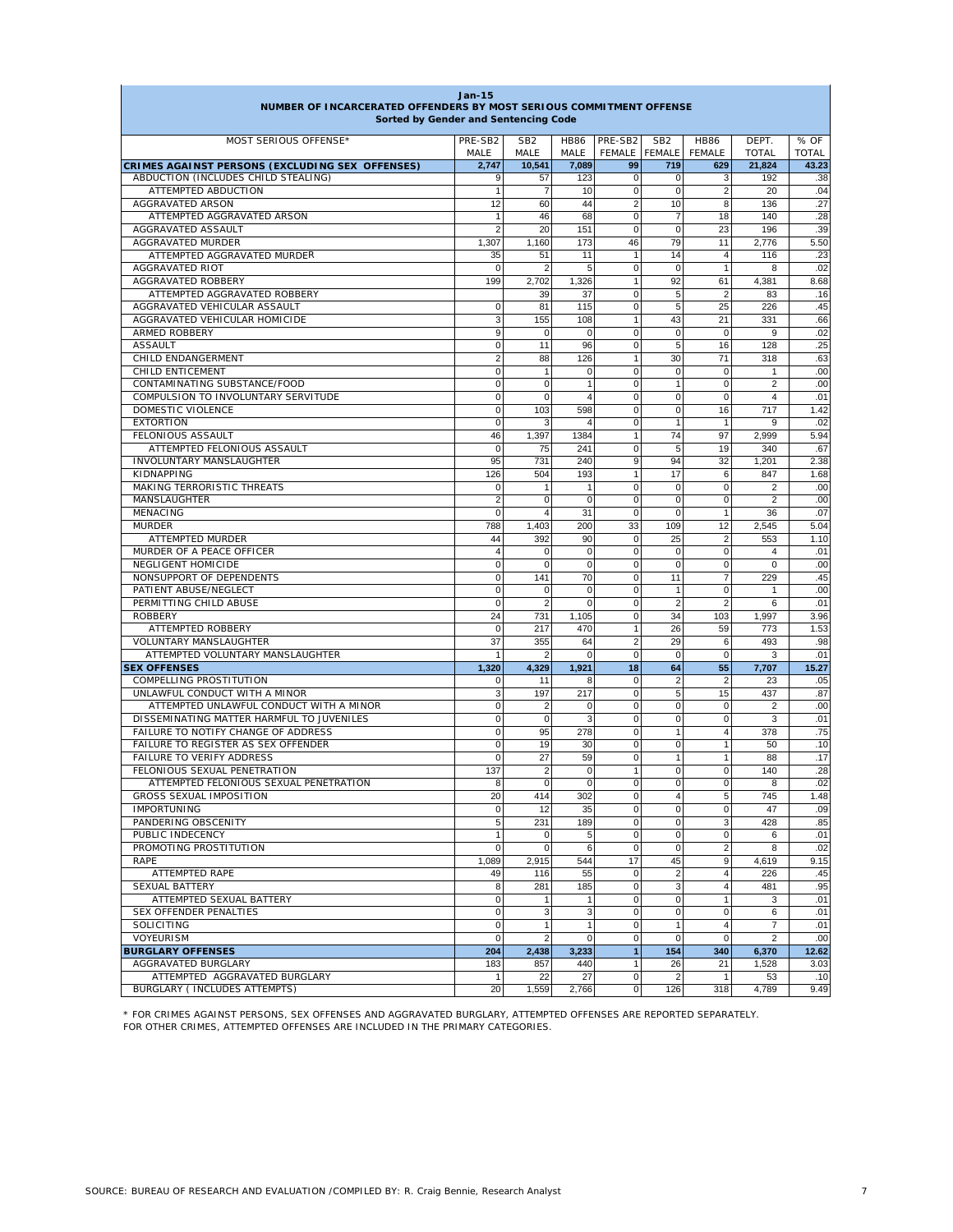| $Jan-15$<br>NUMBER OF INCARCERATED OFFENDERS BY MOST SERIOUS COMMITMENT OFFENSE |                             |                               |                     |                            |                                  |                               |                       |                      |
|---------------------------------------------------------------------------------|-----------------------------|-------------------------------|---------------------|----------------------------|----------------------------------|-------------------------------|-----------------------|----------------------|
|                                                                                 |                             |                               |                     |                            |                                  |                               |                       |                      |
| MOST SERIOUS OFFENSE                                                            | PRE-SB2<br>MALE             | SB <sub>2</sub><br>MALE       | <b>HB86</b><br>MALE | PRE-SB2<br>FEMALE          | SB <sub>2</sub><br><b>FEMALE</b> | <b>HB86</b><br><b>FEMALE</b>  | DEPT.<br><b>TOTAL</b> | % OF<br><b>TOTAL</b> |
| <b>PROPERTY OFFENSES</b>                                                        | 9                           | 482                           | 1,347               | $\mathbf{0}$               | 122                              | 292                           | 2,252                 | 4.46                 |
| <b>ARSON</b>                                                                    | $\overline{2}$              | 7                             | 16                  | 0                          | 1                                | 3                             | 29                    | .06                  |
| BREAKING AND ENTERING                                                           | $\overline{2}$              | 70                            | 314                 | $\mathbf 0$                | 5                                | 12                            | 403                   | .80                  |
| CRIMINAL TRESSPASS                                                              | $\mathbf 0$                 | $\mathbf 0$                   | $\mathbf{1}$        | $\mathbf 0$                | $\mathbf 0$                      | $\Omega$                      | 1                     | .00                  |
| RECEIVING STOLEN PROPERTY                                                       | $\overline{2}$              | 109                           | 325                 | $\mathbf 0$                | 10                               | 51                            | 497                   | .98                  |
| SAFECRACKING                                                                    | $\mathbf 0$                 | 15                            | 20                  | 0                          | 1                                | $\overline{1}$                | 37                    | .07                  |
| TAMPERING WITH COIN MACHINE                                                     | $\mathbf 0$                 | 0                             | 7                   | $\mathbf 0$                | $\mathbf 0$                      | $\mathbf 0$                   | $\overline{7}$        | .01                  |
| THEFT (GRAND)<br>UNAUTHORIZED USE OF VEHICLE                                    | 3<br>$\mathbf 0$            | 270<br>$\mathbf 0$            | 615<br>12           | $\mathbf 0$<br>$\mathbf 0$ | 104<br>0                         | 218<br>$\overline{4}$         | 1,210<br>16           | 2.40<br>.03          |
| VANDALISM                                                                       | $\mathbf 0$                 | 11                            | 37                  | $\mathbf 0$                | $\overline{1}$                   | 3                             | 52                    | .10                  |
| <b>DRUG OFFENSES</b>                                                            | 9                           | 1,902                         | 4,500               | $\bf{0}$                   | 226                              | 821                           | 7,458                 | 14.77                |
| ABUSING HARMFUL INTOXICANTS                                                     | $\mathbf 0$                 | 0                             | 4                   | $\mathbf 0$                | 0                                | $\Omega$                      | 4                     | .01                  |
| CORRUPTION OF ANOTHER WITH DRUGS                                                | $\mathbf{1}$                | 27                            | 32                  | 0                          | 0                                | 12                            | 72                    | .14                  |
| DECEPTION TO OBTAIN DRUGS                                                       | $\mathbf 0$                 | 14                            | 29                  | $\mathbf 0$                | 12                               | 18                            | 73                    | .14                  |
| DRUG LAW VIOLATION                                                              | $\mathbf 0$                 | 0                             | $\overline{2}$      | $\mathbf 0$                | $\mathbf 0$                      | $\mathbf 0$                   | $\overline{2}$        | .00                  |
| DRUG POSSESSION (FORMERLY ABUSE)                                                | $\mathbf{1}$                | 620                           | 1,526               | $\mathbf 0$                | 72                               | 276                           | 2,495                 | 4.94                 |
| FUNDING DRUG TRAFFICKING                                                        | $\mathbf 0$                 | 1                             | 1                   | $\mathbf 0$                | $\mathbf{1}$                     |                               | 5                     | .01                  |
| ILLEGAL PROCESSING OF DRUG DOCUMENTS                                            | $\mathbf 0$                 | $\overline{2}$                | $\overline{2}$      | $\mathbf 0$                | 3                                | $\overline{7}$                | 14                    | .03                  |
| ILLEGAL MANUFACTURING OF DRUGS                                                  | $\mathbf 0$                 | 213                           | 1,107               | $\mathbf 0$                | 40                               | 256                           | 1,616                 | 3.20                 |
| PERMITTING DRUG ABUSE                                                           | $\mathbf 0$                 | $\mathbf{1}$                  | 9                   | $\mathbf 0$                | $\mathbf{1}$                     | 3                             | 14                    | .03                  |
| PREPARATION OF DRUG FOR SALE<br>SALE OF COUNTERFEIT DRUGS                       | $\mathbf 0$<br>$\mathbf 0$  | $\mathbf{1}$<br>5             | $\mathbf 0$<br>11   | $\mathbf 0$<br>$\mathbf 0$ | 0<br>0                           | $\mathbf 0$<br>$\overline{4}$ | 1<br>20               | .00<br>.04           |
| TAMPERING WITH DRUGS                                                            | $\mathbf 0$                 | 0                             | $\mathbf{1}$        | $\mathbf 0$                | 0                                | $\mathbf{1}$                  | $\overline{2}$        | .00                  |
| TRAFFICKING IN DRUGS                                                            | $\overline{7}$              | 1,018                         | 1,776               | $\mathbf 0$                | 97                               | 242                           | 3,140                 | 6.22                 |
| <b>MOTOR VEHICLE OFFENSES</b>                                                   | $\mathbf{0}$                | 86                            | 363                 | $\bf{0}$                   | 9                                | 33                            | 491                   | .97                  |
| DRIVING UNDER THE INFLUENCE OF ALCOHOL/DRUGS                                    | $\mathbf 0$                 | 81                            | 356                 | $\mathbf 0$                | 9                                | 28                            | 474                   | .94                  |
| DRIVING UNDER LIFETIME SUSPENSION                                               | $\mathbf 0$                 | $\mathbf 0$                   | 1                   | $\mathbf 0$                | $\mathbf 0$                      | $\mathbf 0$                   | 1                     | .00                  |
| <b>FAILURE TO STOP- ACCIDENT</b>                                                | $\mathbf 0$                 | 5                             | 6                   | $\mathbf 0$                | $\mathbf 0$                      | 5                             | 16                    | .03                  |
| <b>FRAUD OFFENSES</b>                                                           | 3                           | 50                            | 163                 | $\bf{0}$                   | 29                               | 65                            | 310                   | .61                  |
| CRIMINAL SIMULATION                                                             | 0                           | $\mathbf{1}$                  | $\Omega$            | $\mathbf 0$                | $\mathbf 0$                      | $\Omega$                      | 1                     | .00                  |
| <b>FORGERY</b>                                                                  | 1                           | 32                            | 122                 | $\mathbf 0$                | 23                               | 47                            | 225                   | .45                  |
| ILLEGAL USE/TRAFFICKING OF FOOD STAMPS                                          | $\mathbf 0$                 | $\mathbf 0$                   | 3                   | $\mathbf 0$                | $\mathbf{1}$                     | 3                             | 7                     | .01                  |
| <b>INSURANCE FRAUD</b>                                                          | $\mathbf 0$                 | $\mathbf 0$                   | $\mathbf{1}$        | $\mathbf 0$                | $\mathbf 0$                      | $\mathbf 0$                   | $\mathbf{1}$          | .00                  |
| <b>MEDICAID FRAUD</b>                                                           | $\overline{1}$              | $\mathbf 0$                   | 1                   | 0                          | 0                                | $\Omega$                      | 2                     | .00                  |
| MISUSE OF CREDIT CARD                                                           | $\mathbf 0$                 | 1                             | 13                  | $\mathbf 0$                | $\overline{2}$                   | 9<br>$\overline{1}$           | 25                    | .05                  |
| MONEY LAUNDERING<br>MOTOR VEHICLE CERT. FRAUD                                   | $\mathbf 0$<br>$\mathbf 0$  | $\overline{2}$<br>$\mathbf 0$ | 5<br>$\mathbf{1}$   | $\mathbf 0$<br>$\mathbf 0$ | $\mathbf{1}$<br>$\mathbf 0$      | $\mathbf 0$                   | 9<br>1                | .02<br>.00           |
| PASSING BAD CHECKS                                                              | $\mathbf{1}$                | $\overline{7}$                | 11                  | $\mathbf 0$                | $\overline{2}$                   | 3                             | 24                    | .05                  |
| <b>SECURITIES FRAUD</b>                                                         | $\mathbf 0$                 | $\overline{4}$                | $\mathbf 0$         | $\mathbf 0$                | $\mathbf 0$                      | $\Omega$                      | 4                     | .01                  |
| SECURE WRITINGS BY DECEPTION                                                    | $\mathbf 0$                 | $\mathbf{1}$                  | $\mathbf 0$         | $\mathbf 0$                | 0                                | $\mathbf 0$                   | 1                     | .00                  |
| SOLICITATION FRAUD                                                              | $\mathbf 0$                 | $\mathbf 0$                   | 1                   | $\mathbf 0$                | $\mathbf 0$                      | $\Omega$                      | 1                     | .00                  |
| <b>TAMPERING W/VIN</b>                                                          | $\mathbf 0$                 | $\mathbf 0$                   | $\mathbf{1}$        | $\mathbf 0$                | 0                                | $\mathbf 0$                   | 1                     | .00                  |
| TELECOMMUNICATIONS FRAUD                                                        | $\mathbf 0$                 | 1                             | 4                   | $\mathbf 0$                | $\mathbf 0$                      | $\overline{2}$                | 7                     | .01                  |
| TRADEMARK COUNTERFEITING                                                        | $\mathbf 0$                 | $\mathbf 0$                   | 0                   | $\mathbf 0$                | 0                                | $\mathbf 0$                   | 0                     | .00                  |
| <b>WORKERS COMPENSATION FRAUD</b>                                               | $\mathbf 0$                 | $\mathbf{1}$                  | $\Omega$            | $\mathbf 0$                | 0                                | $\Omega$                      | 1                     | .00                  |
| <b>FIREARM AND RELATED OFFENSES</b>                                             | $\overline{7}$              | 579                           | 1,323               | $\bf{0}$                   | 49                               | 64                            | 2,021                 | 4.00                 |
| CARRYING CONCEALED WEAPON                                                       | 0                           | 18                            | 114                 | $\Omega$                   | 0                                | 6                             | 138                   | .27                  |
| ENGAGING IN CORRUPT/CRIMINAL ACTIVITY                                           | 5                           | 265                           | 212                 | $\mathbf 0$                | 44                               | 41                            | 567                   | 1.12                 |
| FIREARMS SPECIFICATION IN INDICTMENT<br>HAVING WEAPON UNDER DISABILITY          | $\pmb{0}$<br>$\overline{2}$ | $\mathbf{1}$<br>214           | 12<br>861           | $\pmb{0}$<br>$\mathbf 0$   | $\mathbf 0$<br>3                 | $\mathbf{1}$<br>6             | 14<br>1,086           | .03<br>2.15          |
| IMPROPER HANDLING/DISCHARGE OF FIREARM                                          | $\pmb{0}$                   | 70                            | 111                 | $\mathbf 0$                | $\overline{2}$                   | 8                             | 191                   | .38                  |
| POSSESSION OF CRIMINAL TOOLS                                                    | $\mathbf 0$                 | $\boldsymbol{7}$              | 11                  | $\pmb{0}$                  | $\pmb{0}$                        | $\overline{2}$                | 20                    | .04                  |
| UNLAWFUL POSSESSION OF FIREARM/EXPLOSIVES/CHEMICALS                             | $\mathbf 0$                 | $\overline{4}$                | $\mathbf{1}$        | $\mathbf 0$                | $\pmb{0}$                        | $\mathbf 0$                   | 5                     | .01                  |
| UNLAWFUL WEAPONS TRANSACTION                                                    | $\pmb{0}$                   | $\mathbf 0$                   | $\mathbf{1}$        | $\pmb{0}$                  | $\pmb{0}$                        | $\mathbf 0$                   | $\mathbf{1}$          | .00                  |
| OFFENSES AGAINST JUSTICE/PUBLIC ADMINISTRATION                                  | $\overline{\mathbf{3}}$     | 533                           | 1,206               | $\mathbf{0}$               | 56                               | 228                           | 2,026                 | 4.01                 |
| <b>BRIBERY</b>                                                                  | 0                           | 3                             | 7                   | $\mathbf 0$                | 0                                | 0                             | 10                    | .02                  |
| DISRUPTING PUBLIC SERVICE                                                       | $\pmb{0}$                   | $\overline{4}$                | 9                   | $\mathbf 0$                | $\pmb{0}$                        | $\mathbf 0$                   | 13                    | .03                  |
| <b>ESCAPE/AIDING ESCAPE</b>                                                     | $\overline{2}$              | 131                           | 150                 | $\mathbf 0$                | $\overline{4}$                   | 29                            | 316                   | .63                  |
| <b>FAILURE TO APPEAR</b>                                                        | $\pmb{0}$                   | 7                             | 28                  | $\mathbf 0$                | $\overline{2}$                   | 8                             | 45                    | .09                  |
| HARASSMENT BY INMATE                                                            | $\pmb{0}$                   | $\mathbf{3}$                  | 14                  | $\mathbf 0$                | $\mathbf 0$                      | 5                             | 22                    | .04                  |
| ILLEGAL WEAPONS/DRUGS CONVEYANCE/CORR. FACILITY                                 | $\mathbf 0$                 | 24                            | 96                  | $\mathbf 0$                | 11                               | 53                            | 184                   | .36                  |
| IMPERSONATING OFFICER                                                           | $\mathsf 0$                 | $\mathbf{3}$                  | $\mathbf{1}$        | $\mathbf 0$                | 0                                | $\overline{0}$                | $\overline{4}$        | .01                  |

г

٦Ì,